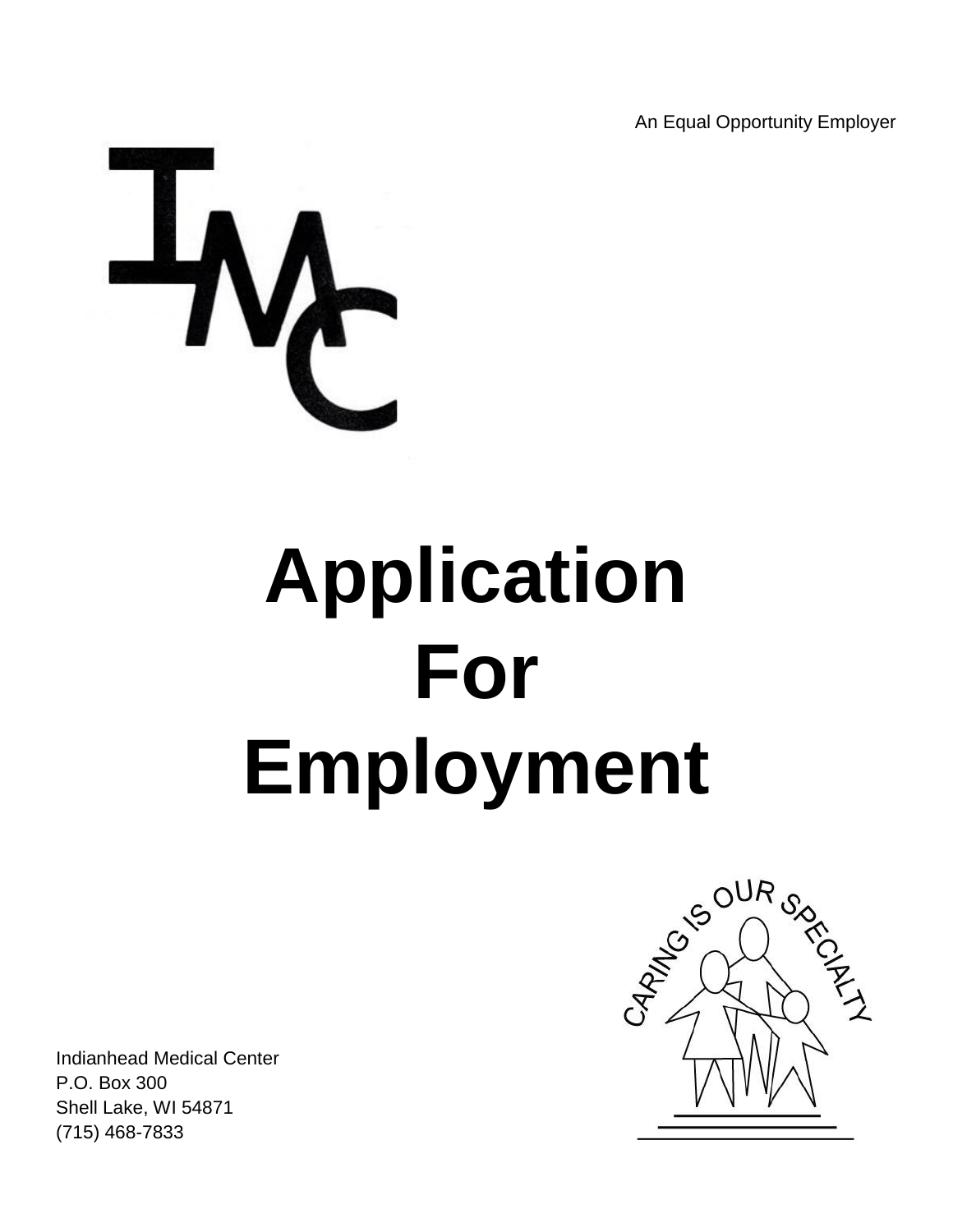### **APPLICATION FOR EMPLOYMENT**

We are committed to a policy of equal treatment and opportunity in every aspect of our relations with our staff members without regard to race, color, religion, sex, national origin, age, marital status, or physical handicap (except when based on a bonafide occupational qualification). This includes, but is not limited to, recruitment, hiring, selection for training, transfers, promotion, raise of pay, and other forms of compensation and participation in employer sponsored educational, social, and recreational programs.

#### **GENERAL INFORMATION**

| Last Name                         | <b>First Name</b> |                                                            |  | Middle Initial |  | <b>Telephone Number</b> |
|-----------------------------------|-------------------|------------------------------------------------------------|--|----------------|--|-------------------------|
| <b>Mailing Address</b>            |                   | City                                                       |  | <b>State</b>   |  | Zip Code                |
| E-mail Address                    |                   | What is the best way to contact you?                       |  |                |  |                         |
| How did you learn about position? |                   | Do you have relatives currently employed here? If so, who? |  |                |  |                         |

#### **POSITION**

| <b>Position Desired</b>             | Availability                                             | <b>Shift Desired</b>       |                                   |
|-------------------------------------|----------------------------------------------------------|----------------------------|-----------------------------------|
| How many hours can you work weekly? | $\Box$ Part-Time<br>$\Box$ Full-Time<br>$\Box$ Temporary | $\Box$ Day<br>$\Box$ Night | $\Box$ Weekend<br>$\Box$ Rotating |
| <b>Salary Desired</b>               | Date Available                                           |                            |                                   |

#### **EDUCATION**

| <b>Type of School</b>                                                                       | Name and Address of School            | <b>Area of Study</b> | Years<br>Completed | Graduated                     | Degree and Year<br>Received |
|---------------------------------------------------------------------------------------------|---------------------------------------|----------------------|--------------------|-------------------------------|-----------------------------|
| High School                                                                                 |                                       |                      |                    | $\square$ Yes<br>$\square$ No |                             |
| College                                                                                     |                                       |                      |                    | $\square$ Yes<br>$\square$ No |                             |
| Other                                                                                       |                                       |                      |                    | $\Box$ Yes<br>$\square$ No    |                             |
| Registration                                                                                | Occupational License, Certificate, or | Number               | Where Issued       |                               | <b>Expiration Date</b>      |
| Registration                                                                                | Occupational License, Certificate, or | Number               | Where Issued       |                               | <b>Expiration Date</b>      |
| Registration                                                                                | Occupational License, Certificate, or | Number               | Where Issued       |                               | <b>Expiration Date</b>      |
| Summarize briefly other educational courses, workshops, or seminars and the dates attended: |                                       |                      |                    |                               |                             |

Professional Memberships

List all pertinent skills and equipment that you can operate: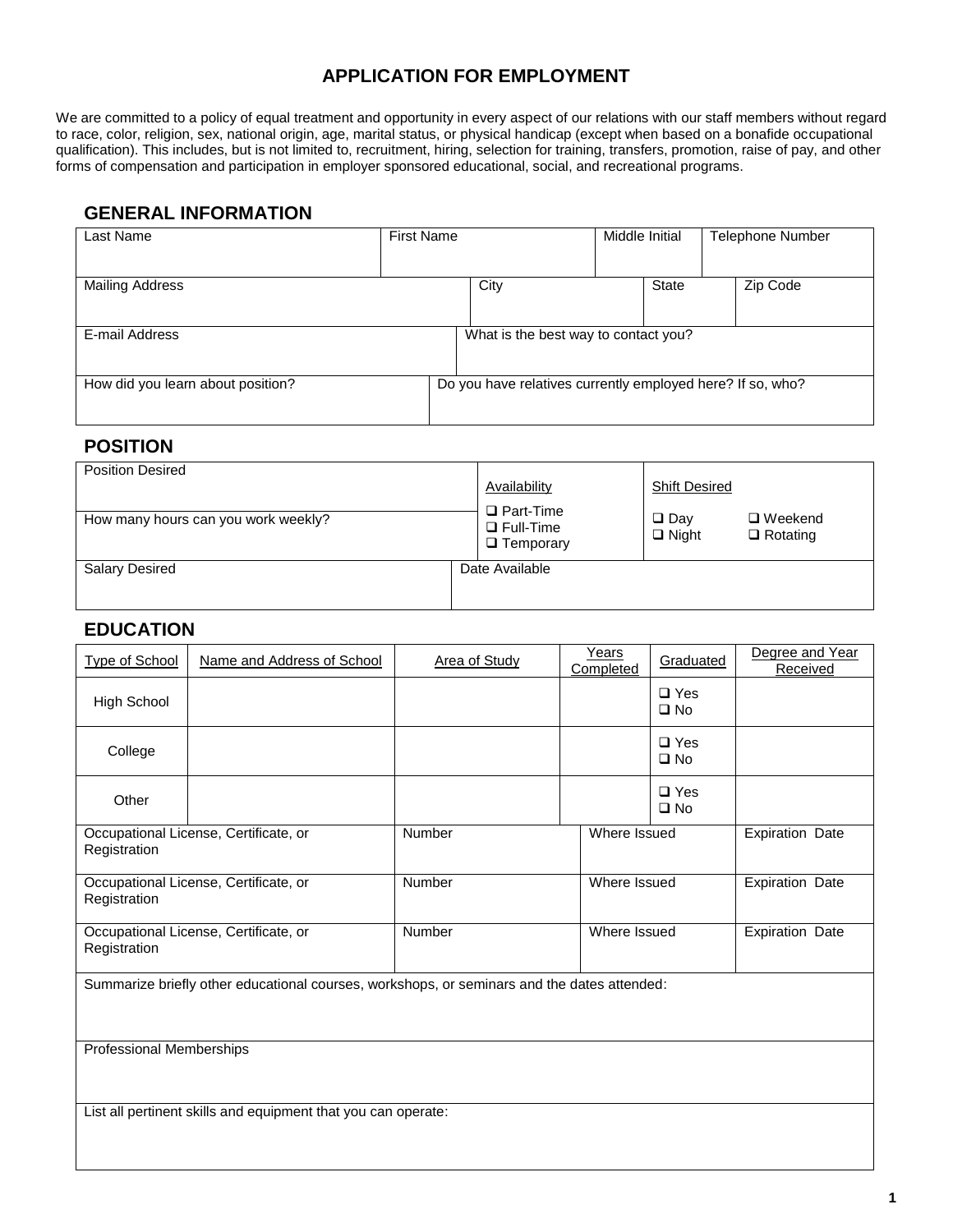## **WORK EXPERIENCE**

#### **(Most Recent First)**

| Employer           | Telephone Number                                               | From (Month/Year) |
|--------------------|----------------------------------------------------------------|-------------------|
| Address            |                                                                | To (Month/Year)   |
| Job Title          | Full Name of Supervisor                                        | Hours Per Week    |
| Job Duties         |                                                                |                   |
| Reason For Leaving | May We Contact This Employer?<br>$\square$ Yes<br>$\square$ No | Salary            |
| Employer           | Telephone Number                                               | From (Month/Year) |
| Address            |                                                                | To (Month/Year)   |
| Job Title          | Full Name of Supervisor                                        | Hours Per Week    |
| Job Duties         |                                                                |                   |
| Reason For Leaving | May We Contact This Employer?<br>$\square$ Yes<br>$\square$ No | Salary            |
| Employer           | Telephone Number                                               | From (Month/Year) |
| Address            |                                                                | To (Month/Year)   |
| Job Title          | Full Name of Supervisor                                        | Hours Per Week    |
| <b>Job Duties</b>  |                                                                |                   |
| Reason For Leaving | May We Contact This Employer?<br>$\square$ Yes<br>$\square$ No | Salary            |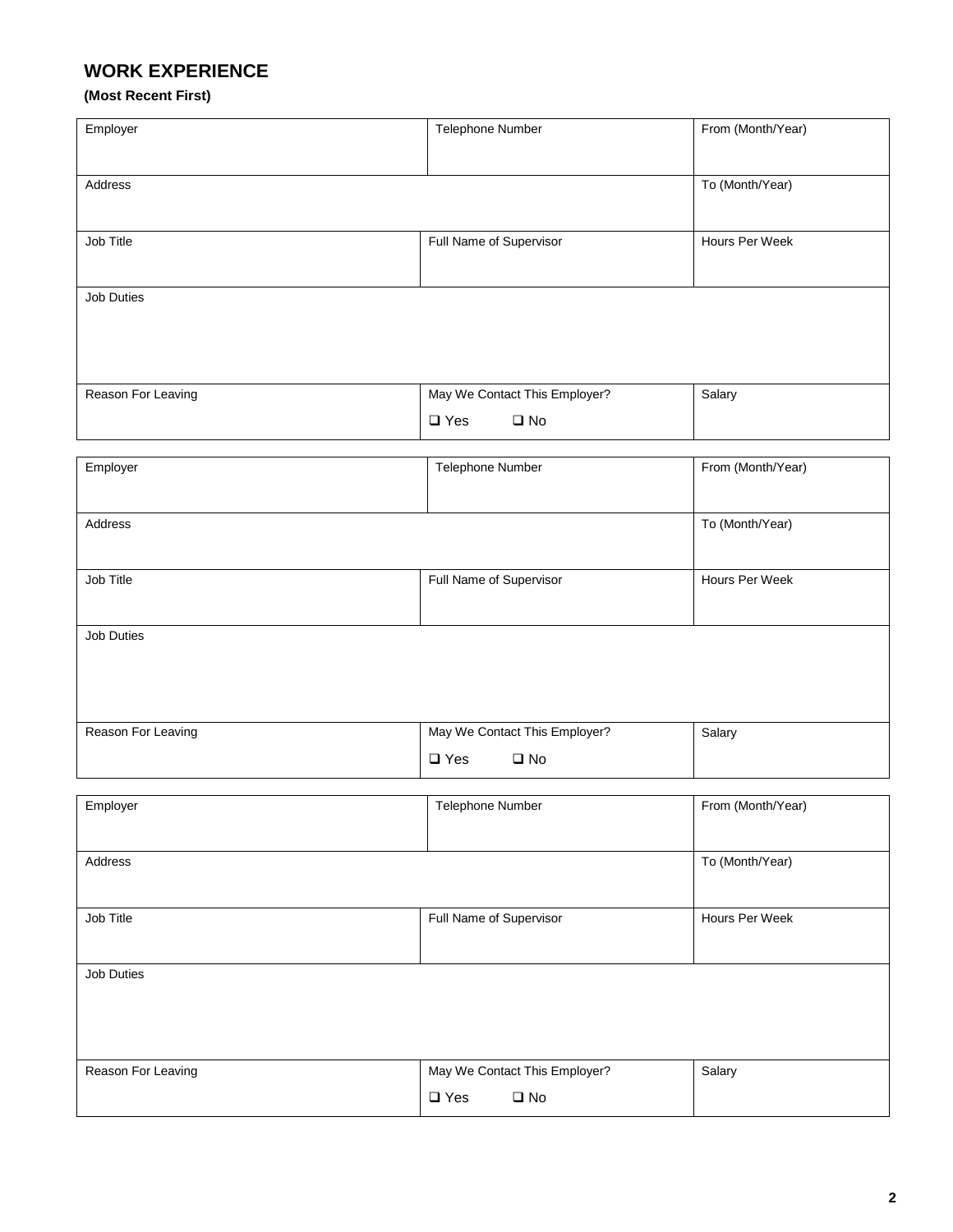## **WORK EXPERIENCE (CONTINUED)**

| Telephone Number              | From (Month/Year)                                                            |
|-------------------------------|------------------------------------------------------------------------------|
|                               |                                                                              |
|                               | To (Month/Year)                                                              |
|                               |                                                                              |
|                               | Hours Per Week                                                               |
|                               |                                                                              |
|                               |                                                                              |
|                               |                                                                              |
|                               |                                                                              |
| May We Contact This Employer? | Salary                                                                       |
|                               |                                                                              |
|                               | From (Month/Year)                                                            |
|                               |                                                                              |
|                               | To (Month/Year)                                                              |
|                               |                                                                              |
| Full Name of Supervisor       | Hours Per Week                                                               |
|                               |                                                                              |
|                               |                                                                              |
|                               |                                                                              |
|                               |                                                                              |
| May We Contact This Employer? | Salary                                                                       |
| $\square$ Yes<br>$\square$ No |                                                                              |
|                               | Full Name of Supervisor<br>$\square$ Yes<br>$\square$ No<br>Telephone Number |

## **REFERENCES**

**(Please Provide 3, At Least 1 Business-Related)**

| <b>Name</b> | Relationship | <b>Contact Information</b> |
|-------------|--------------|----------------------------|
|             |              |                            |
|             |              |                            |
|             |              |                            |
|             |              |                            |
|             |              |                            |